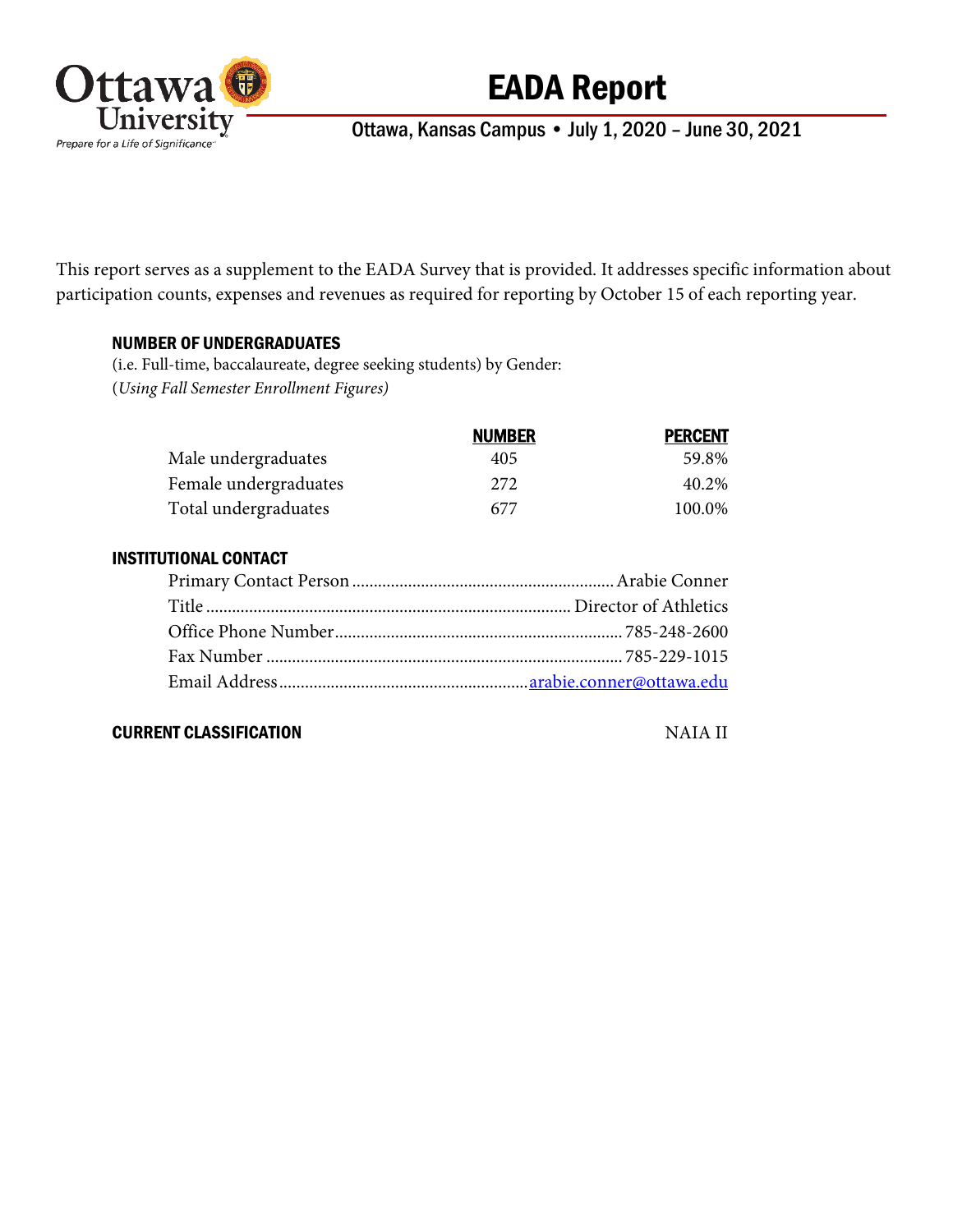## 1) ATHLETICS PARTICIPATION "PARTICIPATION COUNTS"

This table lists the number of participants by gender for each varsity sport. "According to the published federal regulations governing EADA reporting, a participant is defined as a student-athlete who, as of the day of a varsity team's first scheduled contest –

- a) is listed by the institution on the varsity team's roster; or
- b) receives athletically related student aid; or
- c) practices with the varsity team and receives coaching from one or more varsity coaches.

Any student-athlete who satisfies one or more of these criteria is a participant, including a student on a team the institution designates or defines as junior varsity, freshman, or novice, or a student withheld from competition to preserve eligibility (i.e., a redshirt) or for academic, medical or other reasons."

| <b>SUMMARY</b>                                 | <b>MEN'S TEAMS</b> | <b>WOMEN'S TEAM</b> |
|------------------------------------------------|--------------------|---------------------|
| Number of Unduplicated Participants            | 379                | 208                 |
| Number Participating on a 2 <sup>nd</sup> Team | 63                 | 88                  |
| Number Participating on a 3 <sup>rd</sup> Team | 21                 | 27                  |

|                                                     |                       | <b>Number of</b><br><b>Participants</b> |                       | <b>Number of Participants</b><br>Participating on a 2 <sup>nd</sup> Team | <b>Number of participants</b><br>Participating on a 3rd team |                                |
|-----------------------------------------------------|-----------------------|-----------------------------------------|-----------------------|--------------------------------------------------------------------------|--------------------------------------------------------------|--------------------------------|
| <b>Sport</b>                                        | Men's<br><b>Teams</b> | <b>Women's</b><br><b>Teams</b>          | Men's<br><b>Teams</b> | <b>Women's</b><br><b>Teams</b>                                           | Men's<br><b>Teams</b>                                        | <b>Women's</b><br><b>Teams</b> |
| Baseball                                            | 59                    |                                         |                       |                                                                          |                                                              |                                |
| Basketball                                          | 54                    | 19                                      |                       | 3                                                                        |                                                              |                                |
| Football                                            | 93                    |                                         | $\overline{4}$        |                                                                          |                                                              |                                |
| Bowling                                             | 15                    | 11                                      |                       |                                                                          |                                                              |                                |
| Golf                                                | 7                     | 4                                       |                       |                                                                          |                                                              |                                |
| Lacrosse                                            | 24                    | 22                                      | $\overline{2}$        | 5                                                                        |                                                              |                                |
| Soccer                                              | 23                    | 22                                      |                       | 5                                                                        |                                                              |                                |
| Softball                                            |                       | 29                                      |                       |                                                                          |                                                              |                                |
| Tennis                                              | 8                     | $\overline{7}$                          |                       |                                                                          |                                                              |                                |
| Cross Country*                                      | 10                    | 10                                      | 7                     | 9                                                                        | $\overline{7}$                                               | 9                              |
| Indoor Track & Field*                               | 22                    | 19                                      | 22                    | 19                                                                       | $\overline{7}$                                               | 9                              |
| Outdoor Track & Field*                              | 25                    | 20                                      | 25                    | 20                                                                       | $\overline{7}$                                               | 9                              |
| Volleyball                                          | 12                    | 39                                      |                       |                                                                          |                                                              |                                |
| Wrestling                                           | 38                    | 12                                      | $\mathfrak{Z}$        | $\overline{2}$                                                           |                                                              |                                |
| Flag Football                                       |                       | 19                                      |                       | 3                                                                        |                                                              |                                |
| Beach Volleyball                                    |                       | 25                                      |                       | 25                                                                       |                                                              |                                |
| Powerlifting                                        | 7                     | $\overline{7}$                          |                       |                                                                          |                                                              |                                |
| <b>TOTAL PARTICIPANTS</b>                           | 394                   | 242                                     | 63                    | 88                                                                       | 21                                                           | 27                             |
| PERCENTAGE OF PARTICIPANTS                          | 61.9%                 | 38%                                     |                       |                                                                          |                                                              | <b>ALL</b>                     |
| <b>UNDUPLICATED COUNT OF</b><br><b>PARTICIPANTS</b> | 379                   | 208                                     |                       |                                                                          | <b>TOTAL PARTICIPANTS</b><br><b>MEN AND WOMEN</b>            | 636                            |